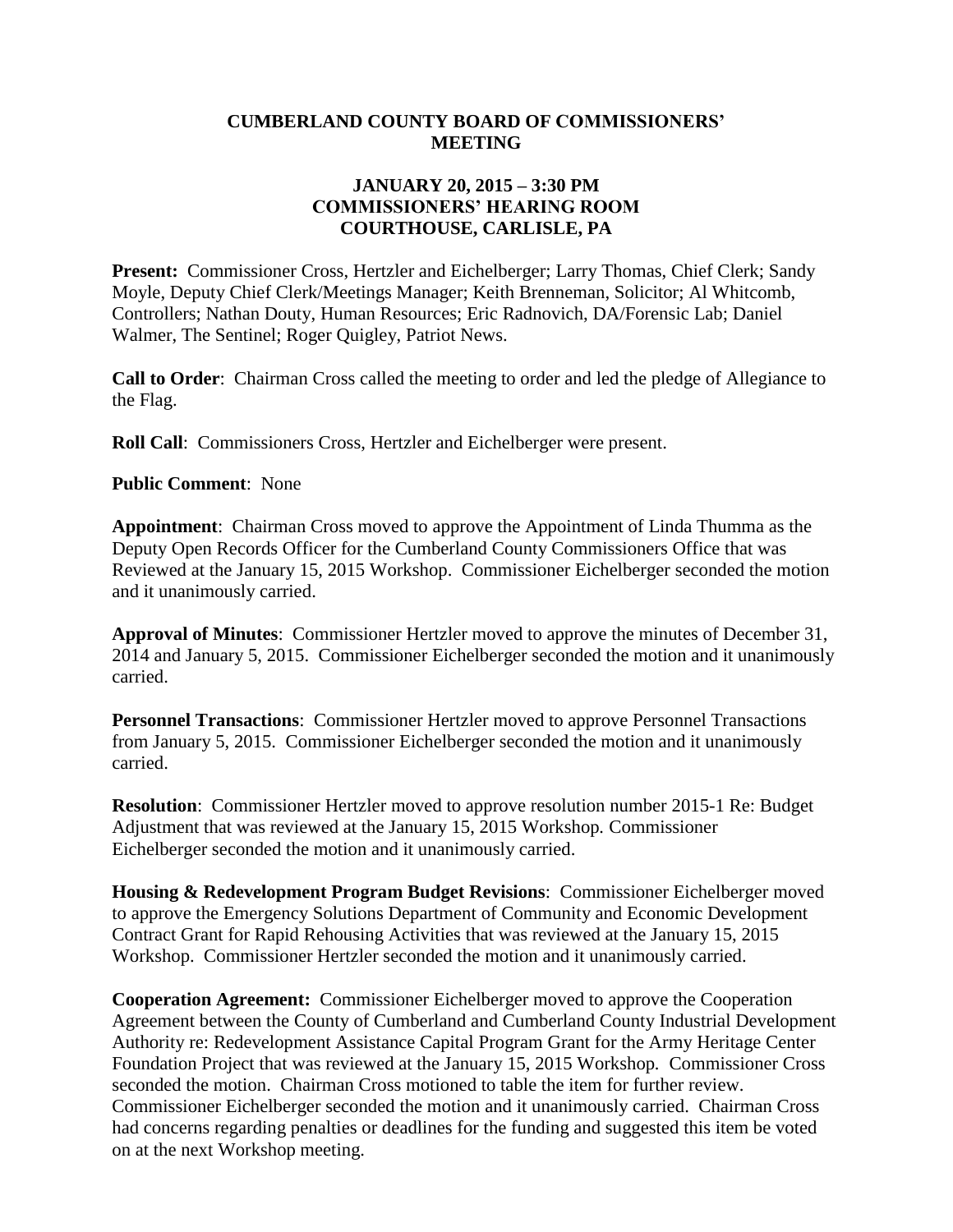**Contracts/Grants**: Commissioner Hertzler moved to approve the contracts and grants that were reviewed at the January 15, 2015 Workshop. Commissioner Eichelberger seconded the motion and it unanimously carried.

- a. **Aging and Community Services Agreement** 
	- Pennsylvania Department of Agriculture Addendum
- b. **Claremont Nursing & Rehab Center Agreements**
	- Imperial Beverage Systems, Inc.
	- Physician's Mobile X-Ray, Inc.
	- Padden, Guerrini & Associates, PC
	- Georgia Pacific
- c. **Children & Youth Services Agreements**
	- The Children's Aid Society of Franklin County
	- Community Services Group, Inc. Chariots Program
	- Edison Court, Inc.
- d. **Facilities Management Agreement**
	- Fire Protection & Safety Equipment Co., Inc.
- e. **MH/IDD Agreements**
	- FY 2014-2015 Early Intervention Agreements
		- $\triangleright$  Jena Vander Velden, MSPT Increase
	- FY 2015-2016 Early Intervention Agreements
		- McLaren's Sweep-N-Shine
		- Lease Agreement with Antonia and Rosario Tripoli
	- FY 2014-2015 Intellectual and Developmental Disabilities
		- $\triangleright$  Skills of Central PA, Inc. Increase
		- Dauphin County MH-ID Program
		- $\triangleright$  Keon Enterprises, LLC
- f. **Public Safety Agreement**
	- UltraBac

# g. **Recycling & Waste Agreements**

- Yard Waste Processing Equipment Municipal Agreements Continuation
	- $\triangleright$  East Pennsboro Township
	- $\triangleright$  Fairview Township
	- $\triangleright$  Hampden Township
	- $\triangleright$  Middlesex Township
	- $\triangleright$  North Middleton Township
- h. **Sheriff's Department Agreement**
	- Castle's K-9, Inc.
	- HACC's Public Safety Center & Law Enforcement Complex Use Addendum
- i. **Victim Services Grant** 
	- VOCA Grant Project Modification

### **Bid Awards**: Reviewed at the January 15, 2015 Workshop:

- **Bimbo Bakeries, USA, Inc**. Contract to Participate as Food Vendor for Fresh Bread at CNRC. Commissioner Hertzler moved to approve Bimbo Bakeries, USA, Inc. Commissioner Eichelberger seconded the motion and it unanimously carried.
- **Swiss Premium Dairy** Contact to Participate as Food Vendor for Fresh Milk at CNRC. Commissioner Hertzler moved to approve Swiss Premium Dairy. Commissioner Eichelberger seconded the motion and it unanimously carried.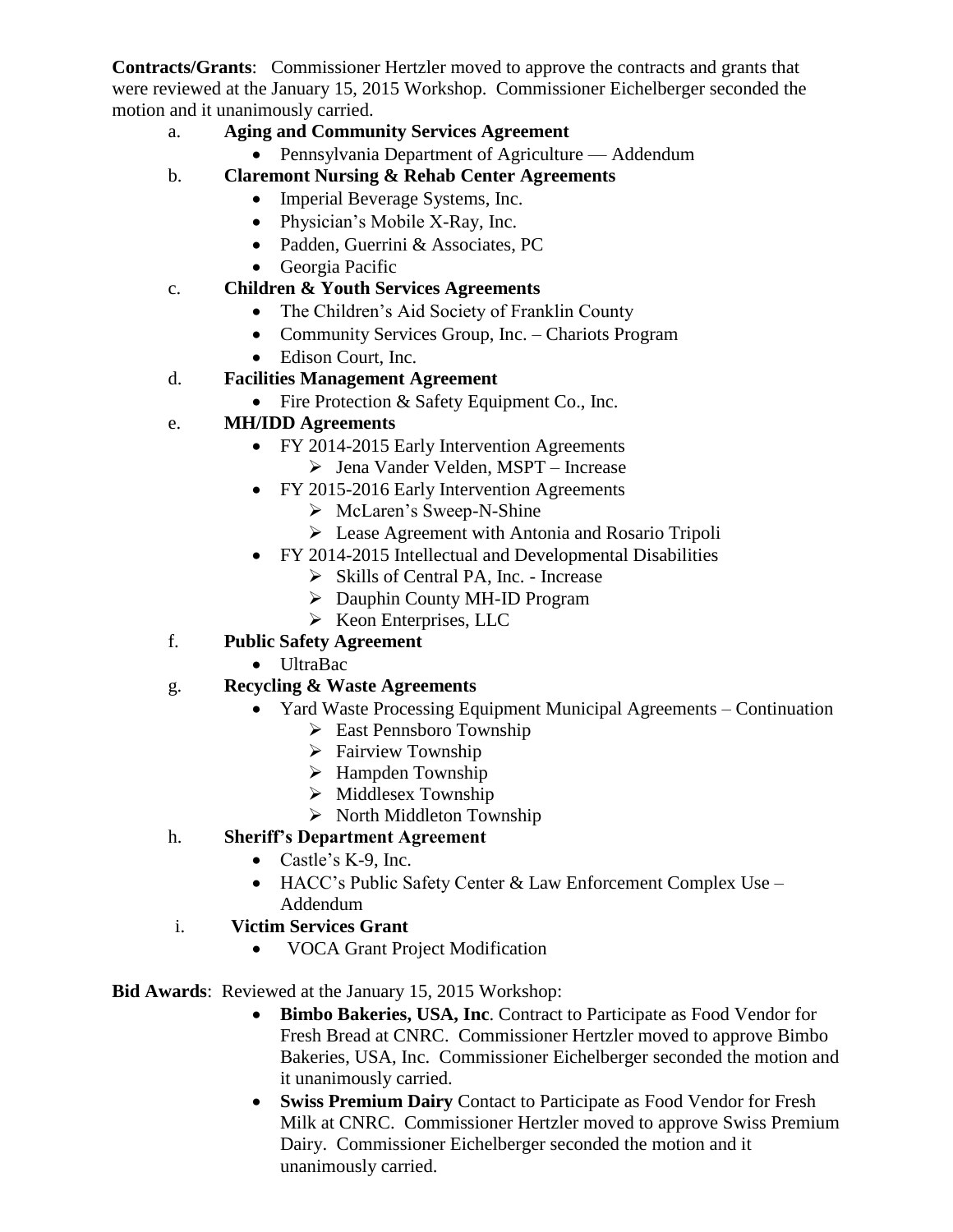**Cumberland County's Voluntary Separation Plan**: Chairman Cross moved to approve the Voluntary Separation Plan that was Reviewed at the January 15, 2015 Workshop. Commissioner Eichelberger seconded the motion and it unanimously carried. Commissioner Hertzler mentioned that this will save taxpayer dollars over the next 3 years and that the County will not jeopardize delivery of quality services that the residents deserve. Chairman Cross commended all staff involved in the new program.

**County Insurance**: Commissioner Hertzler moved to approve the Recommendation for the 2015-2016 County Property & Liability Insurance Renewal that was reviewed at the January 15, 2015 Workshop.Commissioner Eichelberger seconded the motion and it unanimously carried,

**2015 Farmland Preservation**: Commissioner Hertzler moved to approve the Certification of Funding of \$230,000 for the 2015 Farmland Preservation Program that was reviewed at the January 15, 2015 Workshop.Chairman Cross seconded the motion and it unanimously carried. Commissioner Eichelberger mentioned the general fund money is significantly less than in the past

and the need to balance future programs. Commissioner Hertzler mentioned utilizing Marcellus Shale funds and the additional 675 acres that will be preserved for the future.

**Fuel Agreement**: Commissioner Hertzler moved to approve the Fuel Purchase Agreement with Hampden Township that was reviewed at the January 15, 2015 Workshop. Commissioner Eichelberger seconded the motion and it unanimously carried. Commissioner Hertzler mentioned that this is a cost savings and suggested staff be aware of fuel price fluctuations.

### **Enck's Mill Road Bridge Project**:

- HRG Contract Change Order No. 1— Encks Mill Road Bridge Replacement. Commissioner Eichelberger moved to approve the HRG Contract Change Order. Commissioner Hertzler seconded the motion and it unanimously carried.
- HRG Supplemental Construction Services for the Replacement of Cumberland County Bridge No Y-22 Commissioner Hertzler moved to approve the HRG Supplemental Construction Services. Commissioner Eichelberger seconded the motion and it unanimously carried.

**Reappointment**: Commissioner Hertzler moved to approve the reappointment of Kelly Neiderer to a Two Year Term to the Affordable Housing Trust Fund Board retroactive from January 1, 2015 through December 31, 2016*.* Commissioner Eichelberger seconded the motion and it unanimously carried.

**General Disbursements:** Commissioner Hertzler moved to approve the General Disbursements Transfer Authorizations. Commissioner Eichelberger seconded the motion and it unanimously carried.

|    | a. $01/09/15$ | $\mathbb{S}$ | 2,110.23       |
|----|---------------|--------------|----------------|
|    | b. $01/09/15$ |              | \$1,997,948.73 |
|    | c. $01/09/15$ |              | \$22,413.85    |
|    | d. $01/10/15$ |              | \$2,294,608.35 |
| e. | 01/16/15      |              | \$ 715,048.04  |
|    | f. $01/16/15$ |              | \$670,634.48   |
|    | g. 01/16/15   |              | \$491,827.61   |